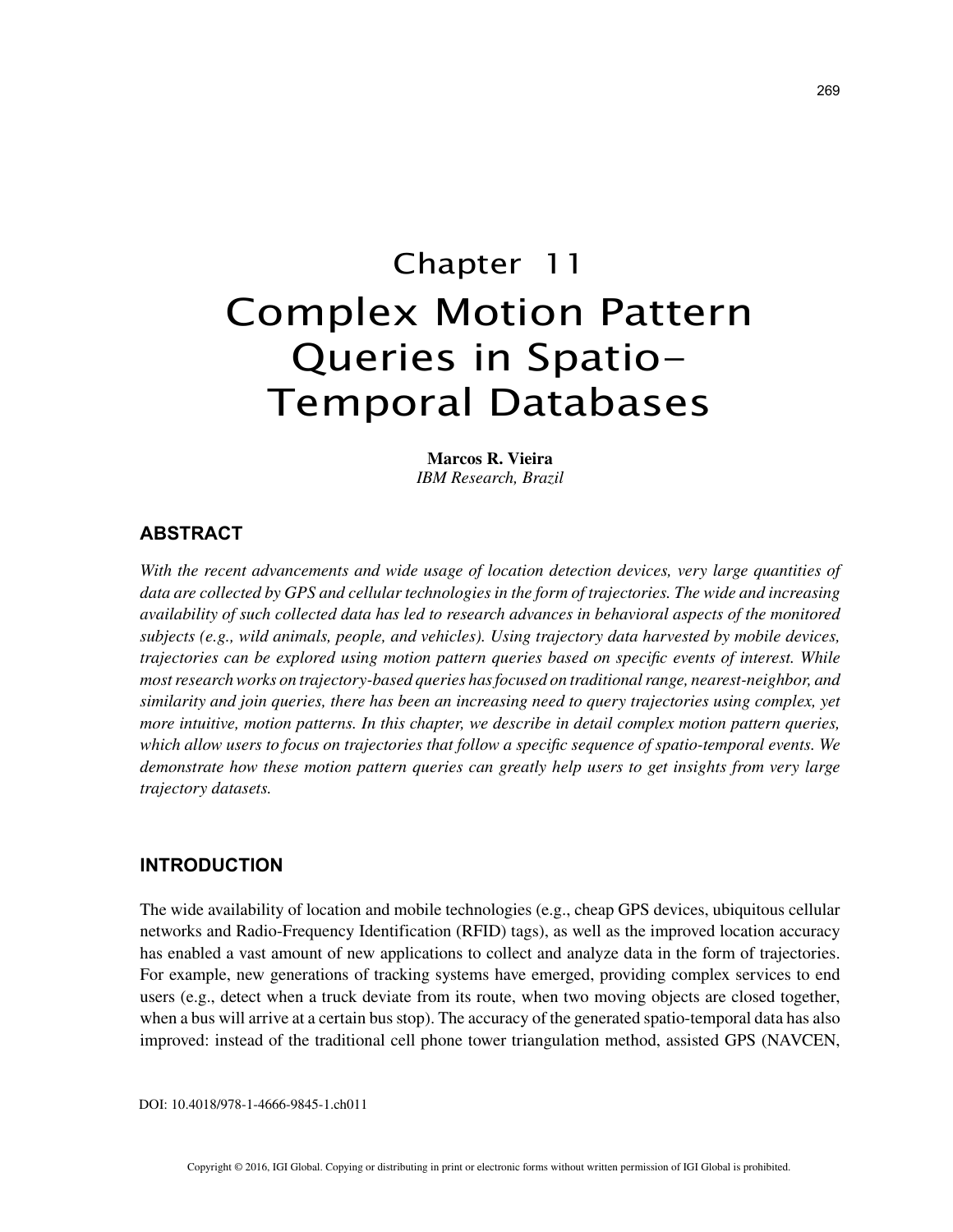1996) was recently introduced to improve location accuracy, such as enhanced 911 services (Consumer & Governmental Affairs Bureau, 2013).

These advances have led to the generation of very large spatio-temporal datasets in the form of trajectories. A trajectory is a time- ordered sequence of spatial locations (e.g., latitude/longitude) for a moving object *id*. This sequence may also have some other reading, for instance, speed, outside temperature, and textual information. Figure 1 shows an example of a trajectory  $T_{id} = \{mo_{id}, (l_1, t_1), (l_2, t_2), \dots (l_g, t_g)\}$  with 9 locations moving in the 2 dimensional space.

Given the huge volume of data generated in the form of trajectories, there is an increasing need to develop more effective and efficient techniques for data management and query evaluation over trajectories. Past research works on querying trajectory data have mainly concentrated on traditional spatiotemporal queries. Examples of such queries are:

- 1. Range and nearest neighbors queries, e.g., "find all trajectories that were in region *q* between 1pm and 3pm" (see Figure 2(a));
- 2. Similarity-based queries, e.g., "find the 2 *most similar* trajectories to trajectory *q* according to a predefined similarity measure" (see Figure 2(b)); and
- 3. Spatial-temporal join queries, e.g., "given two datasets  $S_1$  and  $S_2$ , find *all pairs* of trajectories that are at most 10 miles distant from each other" (see Figure 2(c)).

A major problem with the above three approaches is that a range query may retrieve too many results, as exemplified in Figure 3(a). Since a spatio-temporal range query uses a single predicate to define the query condition, the returned answer may include a very large number of trajectories. On the other hand, using a similarity-based and join queries may be too restrictive and, thus, return no result, as illustrated in Figure 3(b). Since the query is defined using a whole/part of trajectory, the qualified answers have to "follow" the same pattern in space and time, which may be too restrictive.

*Figure 1. Example of a trajectory*  $T_{id}$  with a sequence of 9 locations



*Figure 2. Examples of traditional spatio-temporal queries: (a) spatio-temporal range; (b) Spatio-temporal similarity; (c) spatial-temporal join*